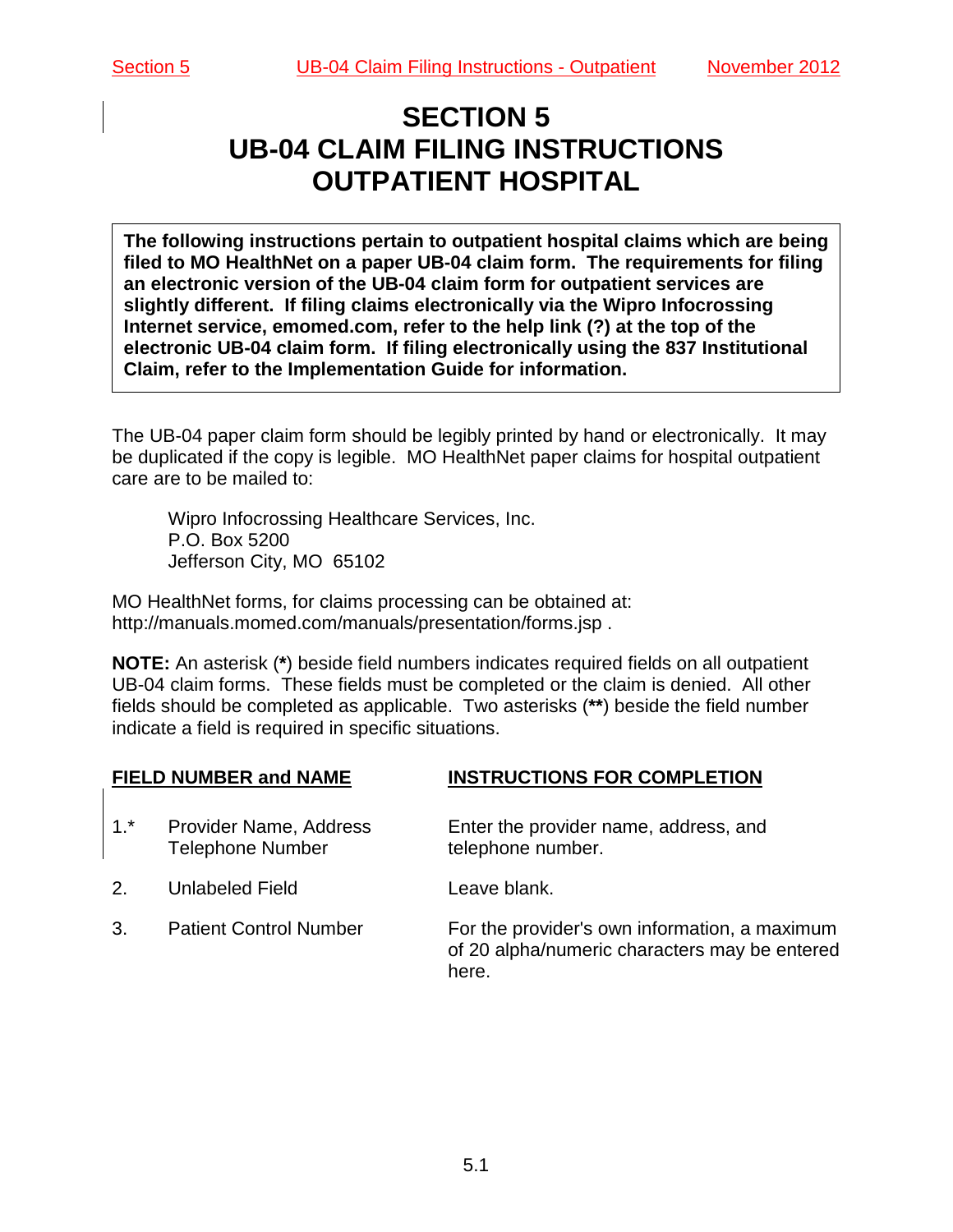Section 5 UB-04 Claim Filing Instructions - Outpatient November 2012

|        | <b>FIELD NUMBER AND NAME</b>   | <b>INSTRUCTIONS FOR COMPLETION</b>                                                                                                                                                                                                      |
|--------|--------------------------------|-----------------------------------------------------------------------------------------------------------------------------------------------------------------------------------------------------------------------------------------|
| $4.*$  | Type of Bill                   | For an outpatient claim, the only allowed type<br>of bill is "131".                                                                                                                                                                     |
| 5.     | <b>Federal Tax Number</b>      | Enter the provider's federal tax number or<br>leave blank.                                                                                                                                                                              |
| 6.     | <b>Statement Covers Period</b> | Indicate the beginning and ending dates being<br>being billed on this claim form. Enter in the<br>MMDDYY or MMDDYYYY numeric format or<br>leave blank.                                                                                  |
| 7.     | <b>Unlabeled Field</b>         | Leave blank.                                                                                                                                                                                                                            |
| 8a.    | Patient's Name - ID            | Enter the participant's 8-digit MO HealthNet<br>DCN identification number.                                                                                                                                                              |
|        |                                | <b>NOTE: The MO HealthNet DCN</b><br>identification number is required in field 60.                                                                                                                                                     |
| $8b.*$ | <b>Patient's Name</b>          | Enter the participant's name in the following<br>format: last name, first name, middle initial.                                                                                                                                         |
| 9.     | <b>Patient's Address</b>       | Enter the participant's full mailing address,<br>including street number and name, post office<br>box number or RFD, city, state, and zip code.                                                                                         |
| 10.    | <b>Patient's Birth Date</b>    | Enter the participant's date of birth in MMDDYY<br>format.                                                                                                                                                                              |
| 11.    | <b>Patient's Sex</b>           | Enter the participant's sex, "M" (male) or "F"<br>(female).                                                                                                                                                                             |
| 12.    | <b>Admission Date</b>          | Leave blank.                                                                                                                                                                                                                            |
| 13.    | <b>Admission Hour</b>          | Leave blank.                                                                                                                                                                                                                            |
| $14.*$ | <b>Admission Type</b>          | Leave blank unless this claim is for an<br>emergency room service. If so, enter<br>Admission Type 1. Condition code AJ also<br>must be listed in field 24 to exempt the patient<br>from the \$3 cost sharing amount for the<br>service. |
| 15.    | Source of Admission (SRC)      | Leave blank.                                                                                                                                                                                                                            |
| 16.    | Discharge Hour                 | Leave blank.                                                                                                                                                                                                                            |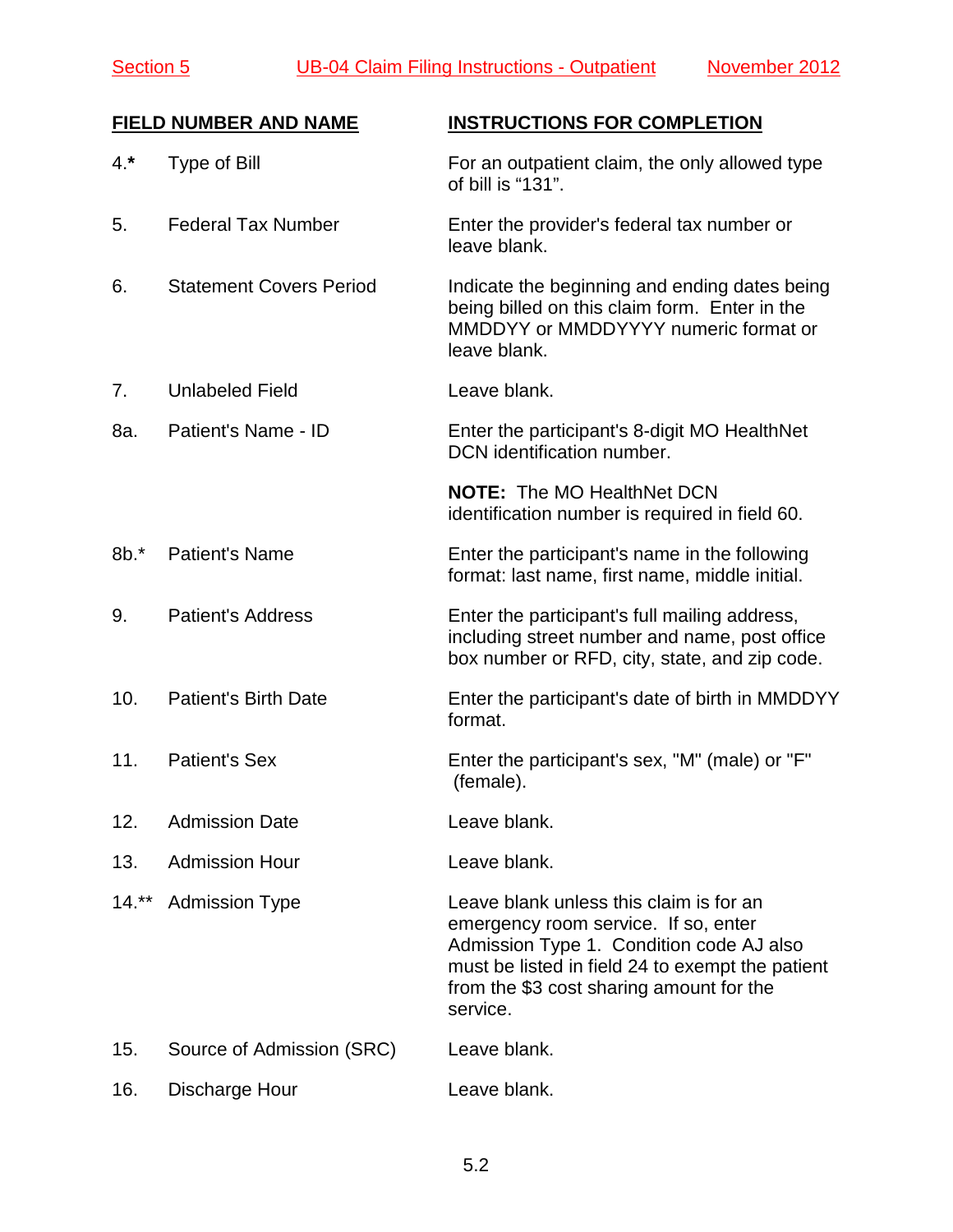|     | FIELD NUMBER AND NAME                        | <b>INSTRUCTIONS FOR COMPLETION</b>                                                                                                                                                                                                  |
|-----|----------------------------------------------|-------------------------------------------------------------------------------------------------------------------------------------------------------------------------------------------------------------------------------------|
|     | 18-24.** Condition Codes.                    | Enter the applicable two-character condition<br>code. The values are:                                                                                                                                                               |
|     |                                              | A1 - HCY/EPSDT.<br>If this service is the result of an HCY referral<br>or is an HCY related visit, enter this condition<br>code.                                                                                                    |
|     |                                              | A4 - Family Planning<br>If the family planning service occurred during<br>the visit, enter this condition code. Do not bill<br>family planning services on the same claim<br>with non-family planning services.                     |
|     |                                              | AJ - Payer not Responsible for Co-payment<br>If the visit is the result of an emergency or<br>therapy services are provided, then this<br>condition code must be entered to exempt<br>the patient from the \$3 cost sharing amount. |
|     | 25-28. Condition Codes                       | Leave blank.                                                                                                                                                                                                                        |
| 29. | <b>Accident State</b>                        | Leave blank.                                                                                                                                                                                                                        |
| 30. | <b>Unlabeled Field</b>                       | Leave blank.                                                                                                                                                                                                                        |
|     | 31-34.** Occurrence Codes                    | If one or more of the following occurrence<br>codes apply, enter the appropriate code(s) on<br>the claim.                                                                                                                           |
|     |                                              | 01 - Auto Accident<br>02 - No Fault<br>03 - Accident/Tort Liability<br>04 - Accident/Employment Related<br>05 - Other Accident<br>06 - Crime Victim                                                                                 |
|     | 35-36. Occurrence Span Code<br>and Dates     | Leave blank.                                                                                                                                                                                                                        |
| 37  | <b>Unlabeled Field</b>                       | Leave blank.                                                                                                                                                                                                                        |
| 38. | <b>Responsible Party Name</b><br>and Address | Leave blank.                                                                                                                                                                                                                        |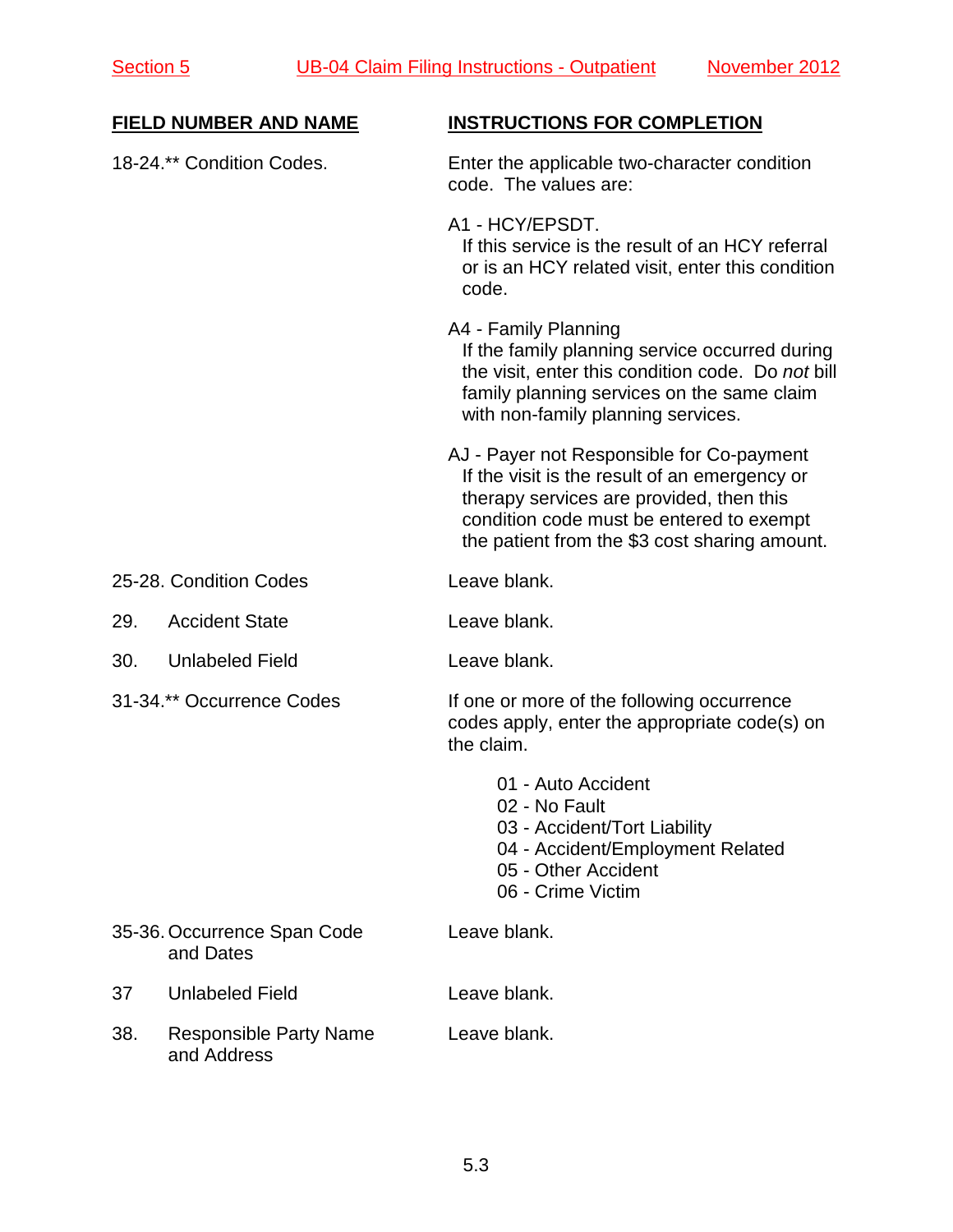### **FIELD NUMBER AND NAME INSTRUCTIONS FOR COMPLETION**

|        | 39-41. Value Codes and Amounts | Leave blank                                                                                                                                                                                                                                                                                                                                                                                                             |
|--------|--------------------------------|-------------------------------------------------------------------------------------------------------------------------------------------------------------------------------------------------------------------------------------------------------------------------------------------------------------------------------------------------------------------------------------------------------------------------|
| 42.**  | <b>Revenue Codes</b>           | If billing for a facility charge, an observation<br>room charge, cardiac rehabilitation, supplies,<br>and/or on-site medications, enter only the<br>appropriate 4-digit revenue code(s) for the<br>hospital's outpatient facility charge(s). If<br>reporting a surgical procedure enter the<br>appropriate 4-digit surgical revenue code for<br>the surgery.                                                            |
| 43.    | <b>Revenue Description</b>     | Leave blank.                                                                                                                                                                                                                                                                                                                                                                                                            |
| $44.*$ | <b>HCPCS/Rates/HIPPS</b>       | Only enter the CPT or HCPCS procedure<br>code(s) if for services other than outpatient<br>facility codes listed in field 42. If reporting a<br>surgical procedure enter the appropriate<br>surgical CPT code for the surgery.                                                                                                                                                                                           |
| $45.*$ | <b>Service Date</b>            | Enter the date of service on each line in the<br>MMDDYY format.                                                                                                                                                                                                                                                                                                                                                         |
| $46.*$ | <b>Service Units</b>           | Enter the number of units for each procedure,<br>code or revenue code. Facility revenue codes<br>0450, 0459, 0490, 0510 and supply codes<br>0260, 0270 and 0274 should always be billed<br>with a unit of "1". The outpatient observation<br>code 0762 should be billed with the appropriate<br>number of hours the participant was in<br>observation status. If reporting a<br>surgical procedure enter a unit of "1". |
| $47.*$ | <b>Total Charges</b>           | Enter the total charge for each line item. After<br>all charges are listed, skip a line and enter the<br>total of all charges for this claim to correspond<br>to revenue code 0001. If reporting a surgical<br>procedure the charged amount must be zero<br>(\$0.00).                                                                                                                                                   |
| 48.    | Non-covered Charges            | Leave blank.                                                                                                                                                                                                                                                                                                                                                                                                            |
| 49.    | <b>Unlabeled Field</b>         | Leave blank.                                                                                                                                                                                                                                                                                                                                                                                                            |
| $50.*$ | Payer Name                     | The primary payer is always listed first. If the<br>participant has insurance, the insurance plan is<br>the primary payer and MO HealthNet is listed<br>last.                                                                                                                                                                                                                                                           |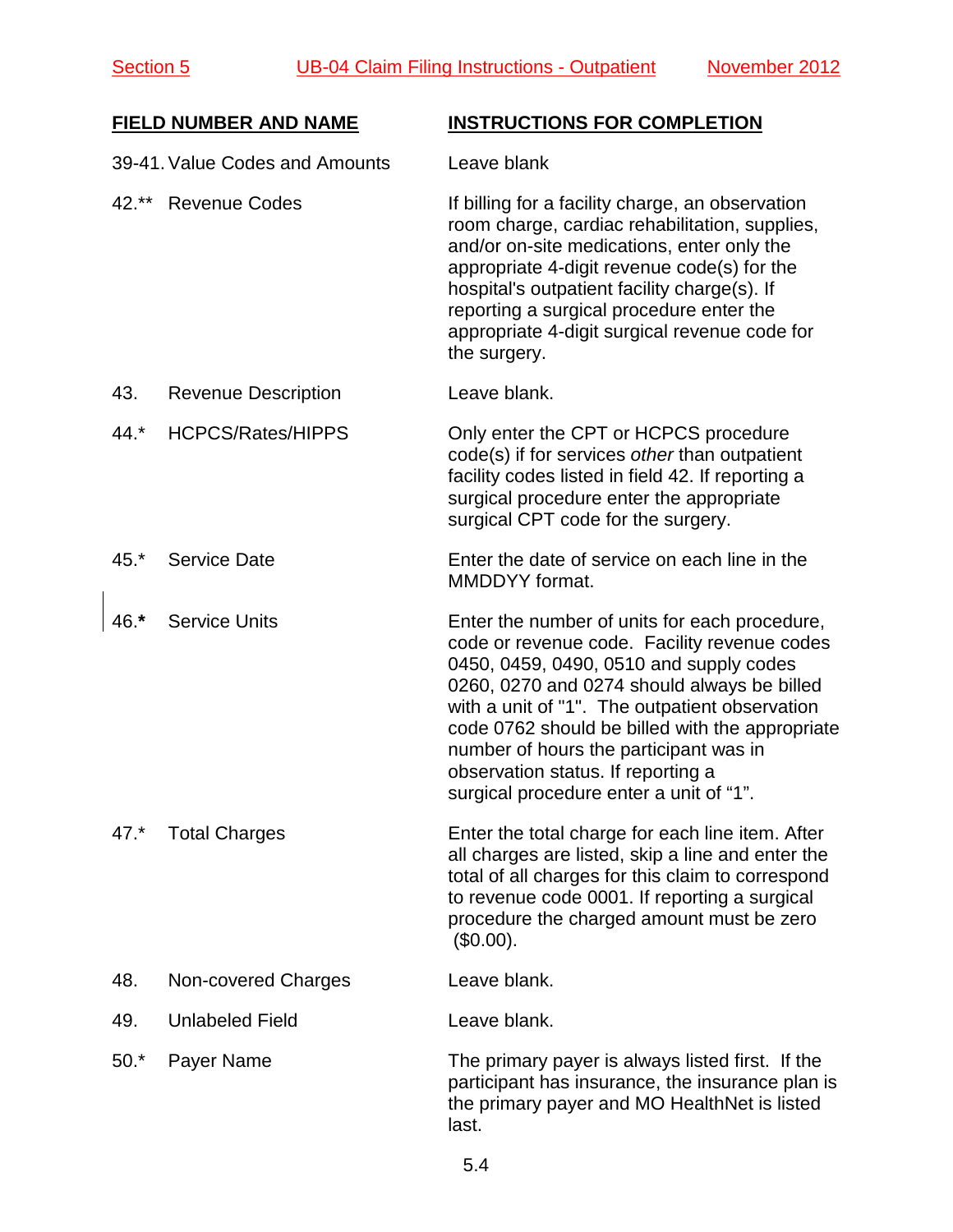Section 5 UB-04 Claim Filing Instructions - Outpatient November 2012

| 51.    | <b>FIELD NUMBER AND NAME</b><br>Health Plan ID      | <b>INSTRUCTIONS FOR COMPLETION</b><br>Leave blank.                                                                                                                                                     |
|--------|-----------------------------------------------------|--------------------------------------------------------------------------------------------------------------------------------------------------------------------------------------------------------|
| 52.    | Release of Information<br>Certification Ind.        | Leave Blank.                                                                                                                                                                                           |
| 53.    | <b>Assignment of Benefits</b><br>Certification Ind. | Leave Blank.                                                                                                                                                                                           |
| 54.**  | <b>Prior Payments</b>                               | Enter the amount the provider received toward<br>payment of this bill from all other health<br>insurance companies. Payments must<br>correspond with the appropriate payer entered<br>in field 50.     |
|        |                                                     | Do not enter a previous MO HealthNet<br>payment, Medicare payment or a co-pay<br>amount from the patient in this field.                                                                                |
| 55.    | <b>Estimated Amount Due</b><br><b>From Patient</b>  | Leave blank.                                                                                                                                                                                           |
| 56.    |                                                     | National Provider Identifier (NPI) Enter the hospital's 10-digit NPI number.                                                                                                                           |
| $57.*$ | <b>Other Payer ID</b>                               | Leave blank.                                                                                                                                                                                           |
| 58.**  | <b>Insured's Name</b>                               | Complete if the insured's name is different from<br>the participant's name.                                                                                                                            |
| 59.    | <b>Patient's Relationship</b><br>to the Insured     | Leave blank.                                                                                                                                                                                           |
| $60.*$ | <b>Insured's Unique ID</b>                          | Enter the participant's 8-digit MO HealthNet<br>DCN identification number. If insurance was<br>indicated in field 50, enter the insurance<br>number to correspond with the order shown in<br>field 50. |
| $61.*$ | <b>Insurance Group Name</b>                         | If insurance is shown in field 50, state the<br>name of the group or plan through which the<br>insurance is provided to the insured.                                                                   |
| $62.*$ | <b>Insurance Group Number</b>                       | If insurance is shown in field 50, state the<br>number assigned by the insurance company to<br>identify the group under which the individual is<br>covered.                                            |
| 63.    | <b>Treatment Authorization Code</b>                 | Leave blank.                                                                                                                                                                                           |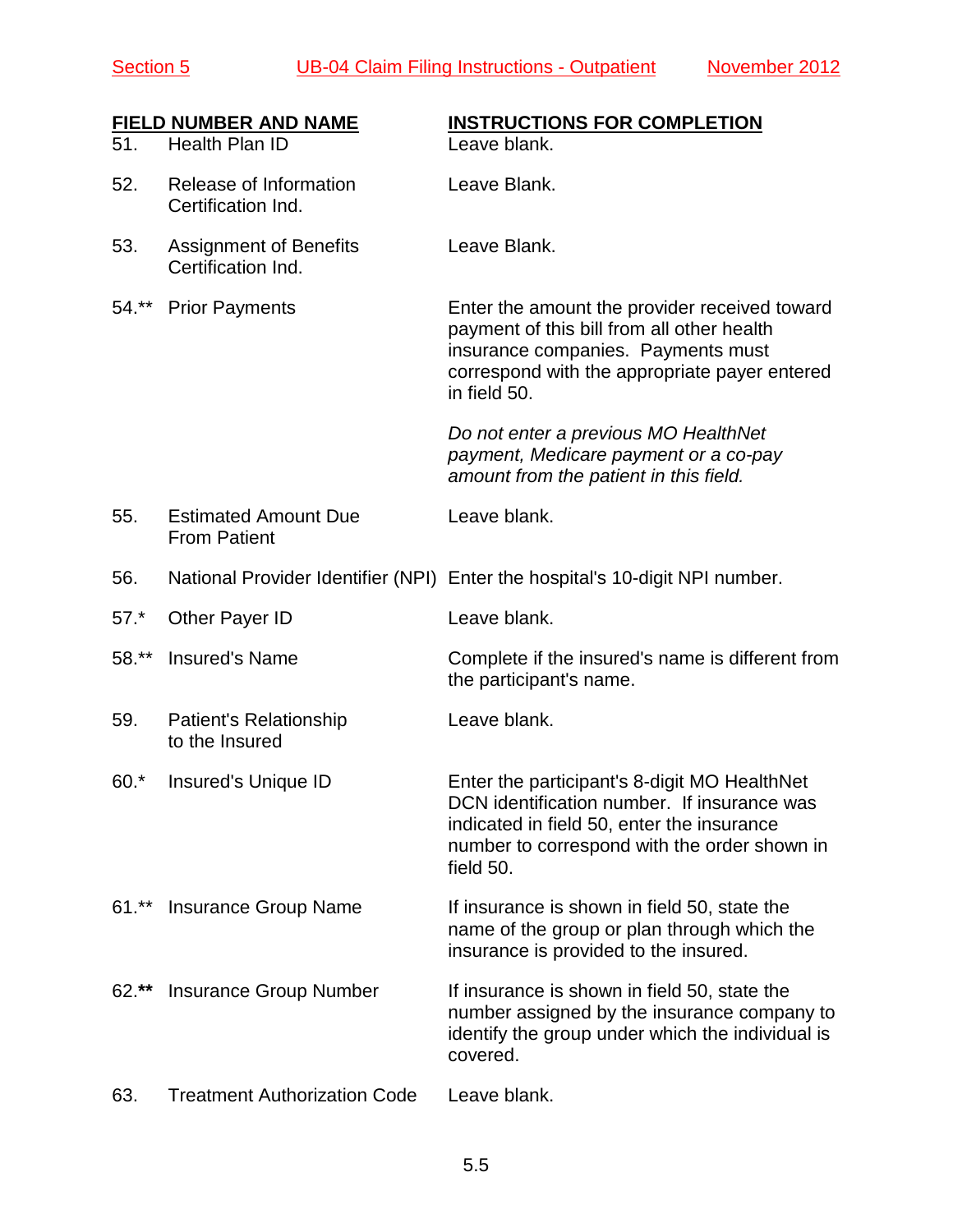|        | <b>FIELD NUMBER AND NAME</b>                     | <b>INSTRUCTIONS FOR COMPLETION</b>                                                                                                                                                                                                                                                                                                          |
|--------|--------------------------------------------------|---------------------------------------------------------------------------------------------------------------------------------------------------------------------------------------------------------------------------------------------------------------------------------------------------------------------------------------------|
| 64.**  | <b>Document Control Number</b>                   | If the current claim exceeds the timely filing<br>limit of one year from the "through" date, but<br>was originally submitted timely and denied, the<br>provider may enter the 13-digit Internal Control<br>Number from the remittance advice that<br>documents that the claim was previously filed<br>and denied within the one-year limit. |
| 65.    | <b>Employer Name</b>                             | If the participant is employed, the employer's<br>name may be entered here.                                                                                                                                                                                                                                                                 |
| 66.    | Diagnosis & Procedure<br><b>Code Qualifier</b>   | Leave blank.                                                                                                                                                                                                                                                                                                                                |
| $67.*$ | <b>Principal Diagnosis Code</b>                  | Enter the complete ICD-9-CM diagnosis code                                                                                                                                                                                                                                                                                                  |
|        |                                                  | for the condition for which the services were<br>provided. Remember to code to the highest<br>level of specificity shown in the current version<br>of the ICD-9 diagnosis code book.                                                                                                                                                        |
|        | 67. A-D <sup>**</sup> Other Diagnosis Codes      | Enter any additional diagnosis codes that have<br>an effect on the treatment received.                                                                                                                                                                                                                                                      |
|        | 67. E-Q Other Diagnosis Codes                    | Leave blank.                                                                                                                                                                                                                                                                                                                                |
| 68.    | Unlabeled field                                  | Leave blank.                                                                                                                                                                                                                                                                                                                                |
| 69.    | <b>Admitting Diagnosis</b>                       | Leave blank.                                                                                                                                                                                                                                                                                                                                |
| 70.    | Patient's Reason for Visit                       | Leave blank.                                                                                                                                                                                                                                                                                                                                |
| 71.    | <b>Prospective Payment</b><br>System (PPS) Code  | Leave blank.                                                                                                                                                                                                                                                                                                                                |
| 72.    | <b>External Cause of Injury</b><br>Code (E-code) | Leave blank.                                                                                                                                                                                                                                                                                                                                |
| 73.    | <b>Unlabeled Field</b>                           | Leave blank.                                                                                                                                                                                                                                                                                                                                |
| 74.**  | <b>Principal Procedure Code</b><br>and Date      | Leave blank.<br>[Now reported at the detail line<br>with the appropriate surgical revenue code,<br>surgical CPT code, quantity of "1", and charged<br>amount of zero (\$0.00)].                                                                                                                                                             |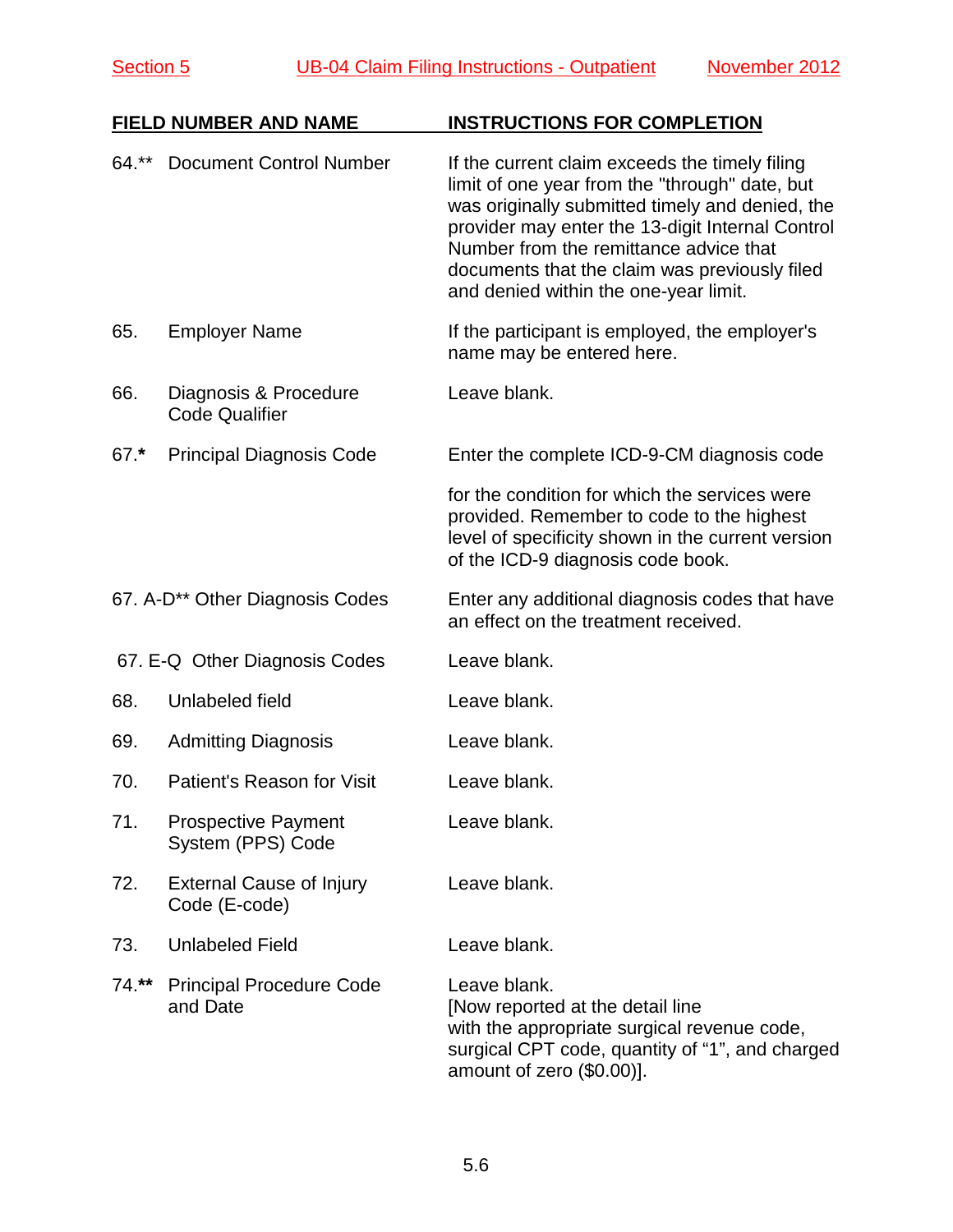| <b>FILED NUMBER AND NAME</b>                                 | <b>INSTRUCTIONS FOR COMPLETION</b>                                                                                                                                                           |
|--------------------------------------------------------------|----------------------------------------------------------------------------------------------------------------------------------------------------------------------------------------------|
| 74. A-E ** Other Procedure Codes<br>and Dates                | Leave blank.<br>[Now reported at the detail line of the claim<br>with the appropriate surgical revenue code,<br>surgical CPT code, quantity of "1", and charged<br>amount of zero (\$0.00)]. |
| <b>Unlabeled Field</b><br>75.                                | Leave blank.                                                                                                                                                                                 |
| 76. ** Attending Provider Name<br>and Identifiers            | Physician's NPI is required.<br>Enter the attending physician's name,<br>last name first.                                                                                                    |
| $77.**$<br><b>Operating Provider Name</b><br>and Identifiers | Physician's NPI number.<br>Enter the operating physician's name,<br>last name first.                                                                                                         |
| 78-79. ** Other Provider Name<br>and Identifiers             | Physician's NPI number.<br>Enter the physician's name, last name<br>first.                                                                                                                   |
| 80. Remarks                                                  | Use this field to draw attention to attachments<br>such as operative notes, TPL denial, Medicare<br>Part B only, etc.                                                                        |
| 81. CC Code-Code Field                                       | Enter the taxonomy qualifier and<br>corresponding 10-digit Provider Taxonomy<br>Code for the NPI number reported in field 56.<br>The appropriate qualifier is:                               |
|                                                              | B3-Healthcare Provider Taxonomy Code.                                                                                                                                                        |